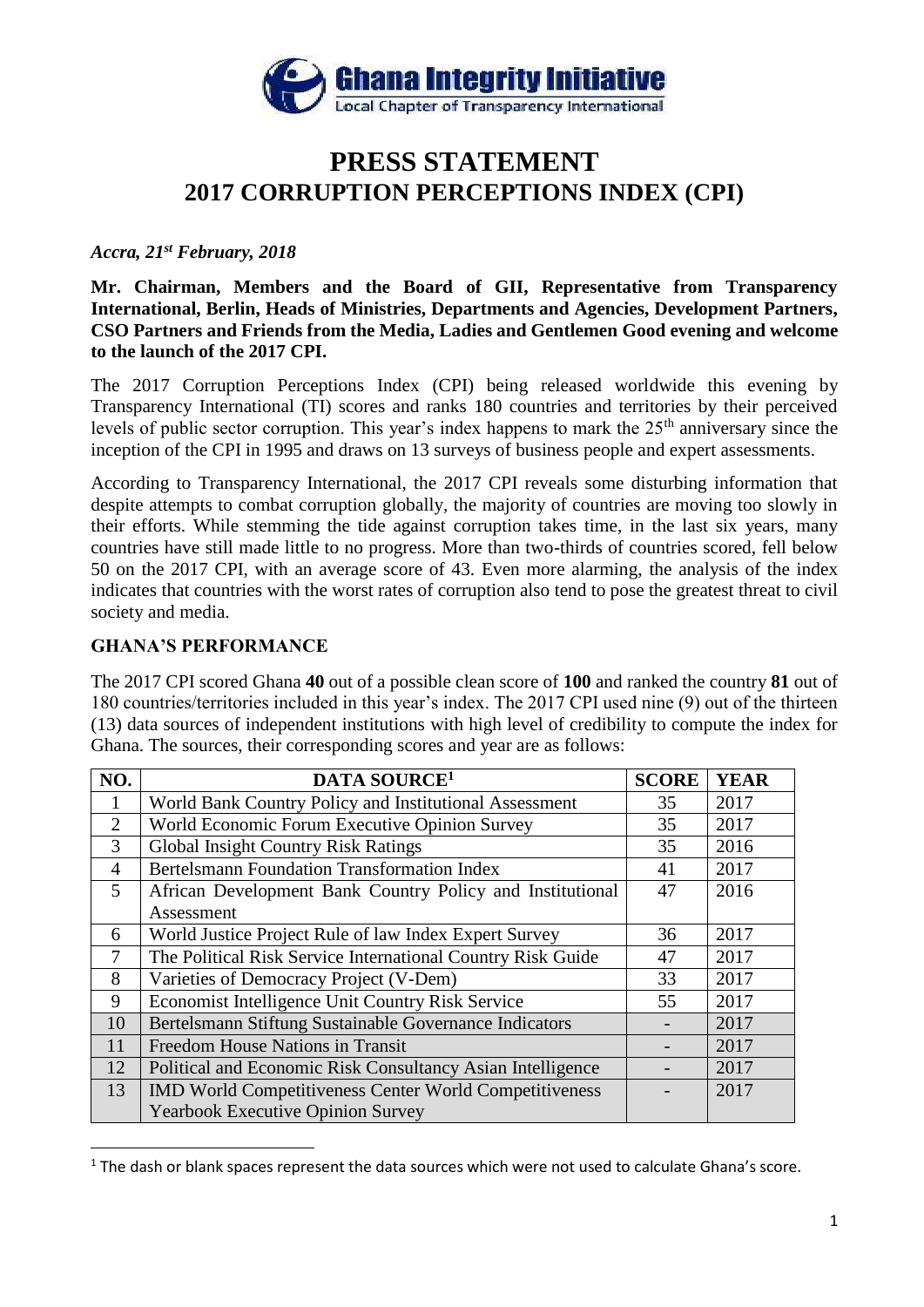

The Index shows that Ghana's performance has **dropped by 3 points** from its 2016 score of 43 and **7 points cumulatively from the 2015 score of 47**. This score is the lowest in Ghana's CPI score since 2012 when CPI scores became comparable. According to TI, an average score of less than 50 shows serious corruption problem.

# **GHANA'S PERFORMANCE VIS A VIS OTHER SUB-SAHARAN AFRICAN COUNTRIES**

It is worthy of note that, although Ghana performed better than 36 other Sub-Saharan African countries including Benin 39, Swaziland 38, Zambia 37, Tanzania 36, she nonetheless performed below 11 other Sub-Saharan African countries - (see Table).

| <b>COUNTRY</b>      | <b>SSA</b><br>2017 | <b>SSA</b><br>2016 | 2017         | 2016         | 2017           | 2016           |
|---------------------|--------------------|--------------------|--------------|--------------|----------------|----------------|
|                     | <b>RANKING</b>     | <b>RANKING</b>     | <b>SCORE</b> | <b>SCORE</b> | <b>WORLD</b>   | <b>WORLD</b>   |
|                     |                    |                    |              |              | <b>RANKING</b> | <b>RANKING</b> |
| Botswana            |                    |                    | 61           | 60           | 34             | 35             |
| Seychelles          | $\overline{2}$     |                    | 60           |              | 36             |                |
| Cape Verde          | 3                  | $\overline{2}$     | 55           | 59           | 48             | 38             |
| Rwanda              | 3                  | 3                  | 55           | 54           | 48             | 50             |
| Namibia             | 5                  | 5                  | 51           | 52           | 53             | 53             |
| Mauritius           | 6                  | 3                  | 50           | 54           | 54             | 50             |
| São<br>Tomé<br>and  | 7                  | 6                  | 46           | 46           | 64             | 62             |
| Príncipe            |                    |                    |              |              |                |                |
| Senegal             | 8                  | 7                  | 45           | 45           | 66             | 64             |
| South Africa        | 9                  | 7                  | 43           | 45           | 71             | 64             |
| <b>Burkina Faso</b> | 10                 | 10                 | 42           | 42           | 74             | 72             |
| Lesotho             | 10                 | 11                 | 42           | 39           | 74             | 83             |
| Ghana               | 12                 | 9                  | 40           | 43           | 81             | 70             |

Burkina Faso and Lesotho overtook Ghana when compared with the 2016 index. Burkina Faso and Lesotho had performed below Ghana in 2016 while Seychelles did not feature in the 2016 CPI.

The 2017 CPI score indicates that, in spite of Ghana's numerous efforts at fighting corruption, the canker is still a serious problem. Ghana's score of 40 points is a likely reflection of the inadequate investigations, prosecutions and sanctioning of corruption during the period the 9 data sources covered i.e. 2016 (2 data sources) and 2017 (7 data sources).

It is important to remind ourselves of the plethora of corruption allegations/exposés during the period in question which might have influenced the perception of the respondents to the surveys as well as the business experts – examples include the 2016 election related corruption issues, Bus Branding scandal, Ghana Standards Authority \$1.2m Corruption Scandal, Central Medical Stores Arson Saga, National Lottery Authority bribery and numerous adverse findings in annual Audit Reports on the Public Sector.<sup>2</sup>

## **THE AFRICAN PICTURE**

 $\overline{\phantom{a}}$ 

In Sub-Saharan Africa, Botswana continues to maintain her first position with slightly improved score of 61 points compared to 60 points in 2016. The global ranking of Botswana also improved slightly

*<sup>2</sup> Other allegations and exposés include: parliamentary vetting bribery scandal, the US\$2.5 billion bond issuance saga, the sale of 5 million gallons of contaminated fuel at BOST, the cash-for-seat allegations, financial malfeasance at the EC, AMERI Power deal, NCA US\$4 million scandal, the US\$72 million SSNIT software scandal and the €2.4 million National Ambulance contract scandal.*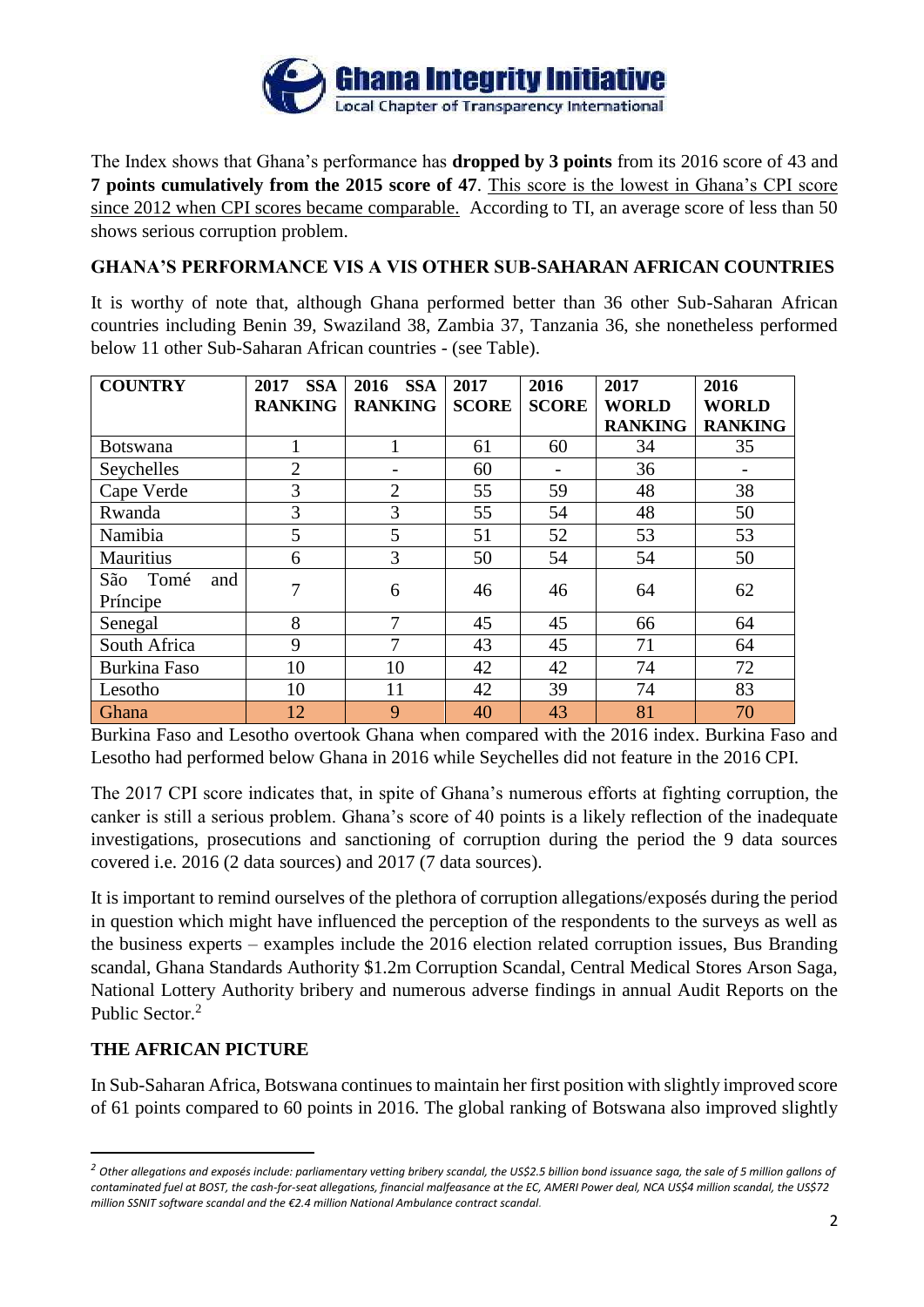

from 35 in 2016 to 34 in 2017. It is also worth noting that over the last six years, Côte d'Ivoire and Senegal have improved their CPI scores.

Although Sub-Saharan Africa has the highest number of countries (49 countries) among the six geopolitical regional groupings, the region has the least average score of 32 points which is less than half of the average score of 66 points for Western Europe and the European Union region. Overall, only 6 out of the 49 Sub-Saharan African countries scored above 50 compared to the Americas – 11, Asia Pacific – 9, Western Europe and European Union region – 26.

Notwithstanding that, Sub-Sahara Africa is the only region that registered an increase in the average score over 2016, many Sub-Saharan African countries are as usual dominating the bottom of the CPI with Somalia, South Sudan, Sudan, Guinea Bissau, Equatorial Guinea, Angola, Eritrea, and Chad scoring 9, 12, 16, 17, 17, 19, 20, and 20 with global rankings of 180, 179, 171, 171, 167, 166, and 166 respectively.

It is important to point out that CPI separates Arab Maghreb North African states of Morocco, Algeria, Tunisia, Libya and Egypt from Sub-Saharan Africa (SSA) region and puts them together with Middle East countries as the Middle East and North Africa (MENA) region.

# **GLOBAL PERFORMANCE**

The 2017 CPI ranks **New Zealand** and **Denmark** highest with scores of **89** and **88** respectively. **Syria, South Sudan** and **Somalia** rank lowest with scores of **14, 12** and **9** respectively. The best performing region is Western Europe with an average score of 66. The worst performing regions are Sub-Saharan Africa (average score 32), Eastern Europe and Central Asia (average score 34).

The analysis of the index results by TI reveals a correlation between corruption levels, the protection of free speech and engagement with civil society in open dialogue. Top-performing countries to have lower levels of corruption, conversely, the worst-performing countries that repress the mouthpiece of their citizens and media, often score worse on the index.

# **WHAT NEEDS TO BE DONE**

Globally, it is acknowledged that digitalisation is changing the ways we communicate, how we work and how we do business. The Alliance for Integrity posits that advanced technology is enabling new risk management tools to monitor and detect fraud automatically. It is in line with this that GII acknowledges the fact that some of the new initiatives started by government such as the Paperless Port Clearing System, E-Procurement and the Digital Addressing System could improve business integrity and ultimately reduce corruption in the public sector.

Another area requiring digitalisation is the implementation of the Infrastructure for Poverty Eradication Programme (IPEP) in addition to putting in place clear policy guidelines among others to reduce red tape and eliminate opportunities for people entrusted with power to misuse it for private gain.

Specifically, GII recommends the following that:

 Government should demonstrate more practical commitment to fighting corruption by enacting key legislation such as the Right to Information (RTI), Witness Protection, and the Conduct of Public Officer's Bill